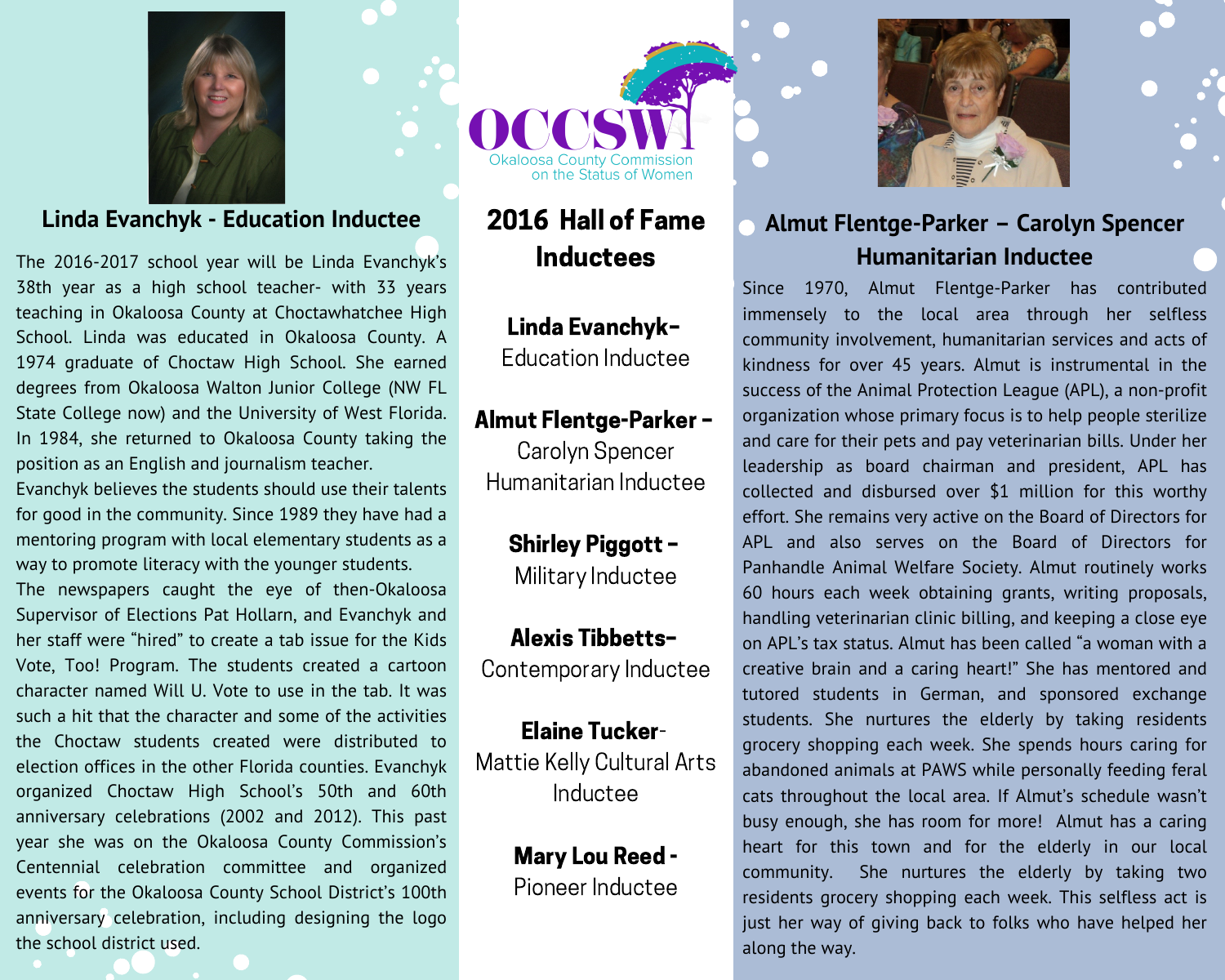

#### **Shirley Piggott - Military Inductee**

Shirley Piggott is a Tireless advocate, holding leadership positions in the Eqlin Chapter Air Force Association, Eglin Air Force Association Education Scholarship Foundations, and Emerald Coast Military Affairs Council, Veterans Memorial Board and Fisher House of the Emerald Coast, Inc. as well as membership in various Chambers of Commerce, Military Affairs Advisory **Boards** and church Councils, affiliations. A public affairs specialist, with more than 31 years of civil service working for the military, she serves as secretary for the Air Force Association's Eqlin Chapter, their Education and Scholarship Foundations, is Director of Administration for the Emerald Coast MAC, Fisher House Secretary and Past President, member of four chambers and is active with her church, volunteering over 3,000 cumulative hours annually, helping raise nearly \$500,000 for high school scholarships. In 2008 -Okaloosa County Board of Commissioners proclaimed that the 5th Day of August, 2008 was "Shirley J. Piggott Day."

our Status of Women

# 2016 Hall of Fame **Inductees**

## Linda Evanchyk-**Education Inductee**

## **Almut Flentge-Parker -**

Carolyn Spencer Humanitarian Inductee

> **Shirley Piggott -**Military Inductee

**Alexis Tibbetts-**Contemporary Inductee

**Elaine Tucker-**Mattie Kelly Cultural Arts Inductee

> **Mary Lou Reed -**Pioneer Inductee



## **Alexis Tibbetts - Contemporary Inductee**

Dr. Alexis Tibbetts is well known as a local educator, having served in many capacities, from classroom teacher to Superintendent of Schools. In addition to her passion for all students to achieve to their individual potential, Alexis has a burning commitment to all things science. More than 25 years ago, her enthusiasm was the driving force behind the Junior League investigating, funding and manning the FOCUS Center (Families of Okaloosa Understanding Science), now the Emerald Coast Science Center.

Dr. Tibbetts was instrumental in the opening of the STEMM Center. She recognized early on the plight of our country, from both defense and economic standpoints, in falling behind in all STEMM-related fields. The STEMM Center is for select sixth, seventh and eighth graders who show a high aptitude for math and science. This school has had the highest grades in math and science in Florida, making it the top ranked middle school in the state. Before the first student was selected, Dr. Tibbetts made sure girls were encouraged to apply. The school has consistently had almost 40% female students enrolled.